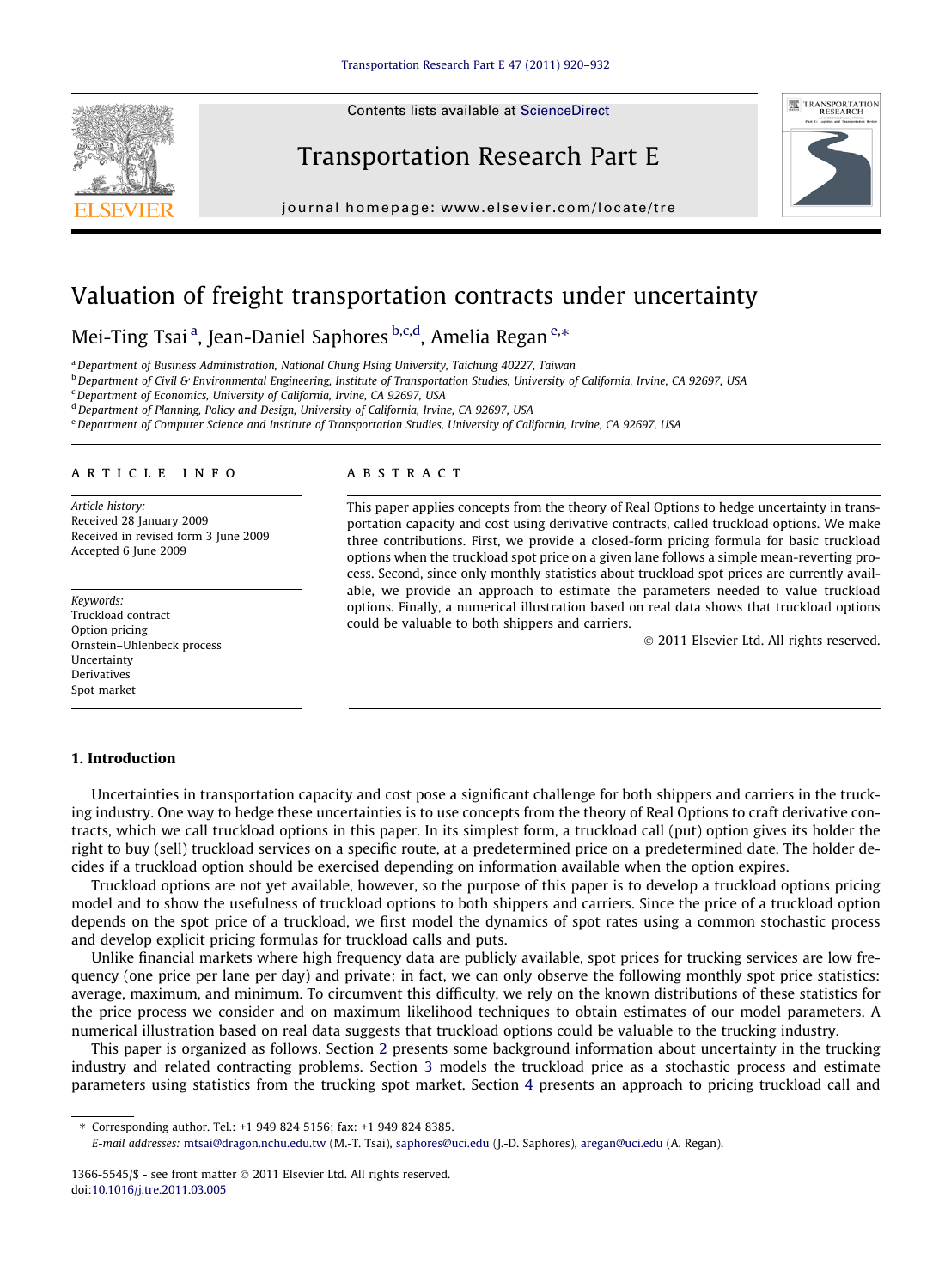put options. Section 5 illustrates numerically the potential value of truckload options to shippers and carriers. Section 6 discusses necessary conditions for the success of truckload options, and Section 7 summarizes our conclusions.

#### 2. Background

Trucking is the dominant mode of freight transportation and, according to a recent forecast by the American Trucking Association, its share of the nation's freight pool will keep on increasing: it may reach 70% by 2018, up from 69% in 2006 ([American Trucking Association, 2007\)](#page--1-0).

The trucking industry is divided into two sectors: private carriage and for-hire (see Fig. 1). The value of services provided by private carriage was approximately 45% of the trucking market in 2006 ([Kirkeby, 2007](#page--1-0)). Since private carriage refers to drivers employed by or owned and operated by shippers, this sector is not included in the trucking contracting market. We therefore focus on the for-hire sector, which accounts for approximately 55% of the market, of which 87% come from truckload (TL) and 13% from less-than-truckload (LTL) services. In order to procure for-hire services, shippers either write longterm contracts with carriers, usually for 1 or 2 years, or outsource to common carriers that mostly operate in spot markets.

In a spot market, shipments are handled on a one time load-by-load basis. These are used to some extent by almost all shippers and carriers. Spot market contracts are short term contracts that serve unfilled or urgent demand. They are characterized by short lead times, volatile market prices and no prior contractual agreements. Spot markets, typically conducted via online marketplaces, are currently focusing on matching shipper demand and carrier capacity. Unlike financial spot markets, on-line trucking marketplaces do not publish transaction price, but only provide some periodic price statistics. Still, a spot market is a convenient institution to procure truckload services for unexpected and urgent delivery. In fact, some firms with large private fleets, like Wal-Mart, also procure truckload services in the spot markets for their unexpected needs ([Ca](#page--1-0)[plice, 2007](#page--1-0)).

However, the spot price of a truckload is typically much higher than the corresponding long-term contract price. In addition, service availability, in terms of time and volume, is not guaranteed to satisfy unexpected and urgent needs. Dealing with orders that require rapid and reliable delivery presents challenges for shippers at a time when the volume for this type of orders has significantly increased due to the adoption of demand responsive logistics. While shippers are concerned with guaranteed truckload services to satisfy uncertain demand, they increasingly depend on spot market procurement, which results in higher transportation costs.

Therefore, the problem of interest is how to deal with uncertainty in the demand and supply for truckload services. In this paper, we propose truckload options for specific shipping lanes. As mentioned in the introduction, a truckload call (put) option gives the holder the right to buy (sell) the right to transport a truckload between two points, at a predetermined delivery price, on or before a predetermined date. The predetermined price is referred to as the strike or exercise price; the predetermined date is known as the expiration or maturity date. A basic option can either be American or European. An American option can be exercised anytime up to its expiration date whereas a European option can only be exercised on its expiration date. Since it offers more flexibility, an American option is more valuable. In this paper, however, we consider only European options.

Using options to hedge uncertainties has begun to attract attention. After examining electronic markets for truckload transportation, [Caplice \(2007\)](#page--1-0) points out that current knowledge should allow the expansion of spot rates and permit the creation of more flexible contracts. [Tibben-Lembke and Rogers \(2006\)](#page--1-0) present a general framework for using options in logistics for a variety of transportation modes. They conclude that the key to making options attractive is the ability to price them. [Tsai et al. \(2008\)](#page--1-0) reached the same conclusion in the context of truckload options. However, none of the published papers we found develops pricing models, so our goal here is to develop truckload options pricing formulas to show the potential usefulness of options to the trucking industry.

An issue of particular importance here, compared to established spot markets for various commodities, is that spot prices for trucking services are not public. When a quote is requested, an electronic marketplace typically provides some data with a note asking the shipper to contact their representative for finalizing the price (this is the case for freightquote.com or



Fig. 1. Structure of the trucking industry.